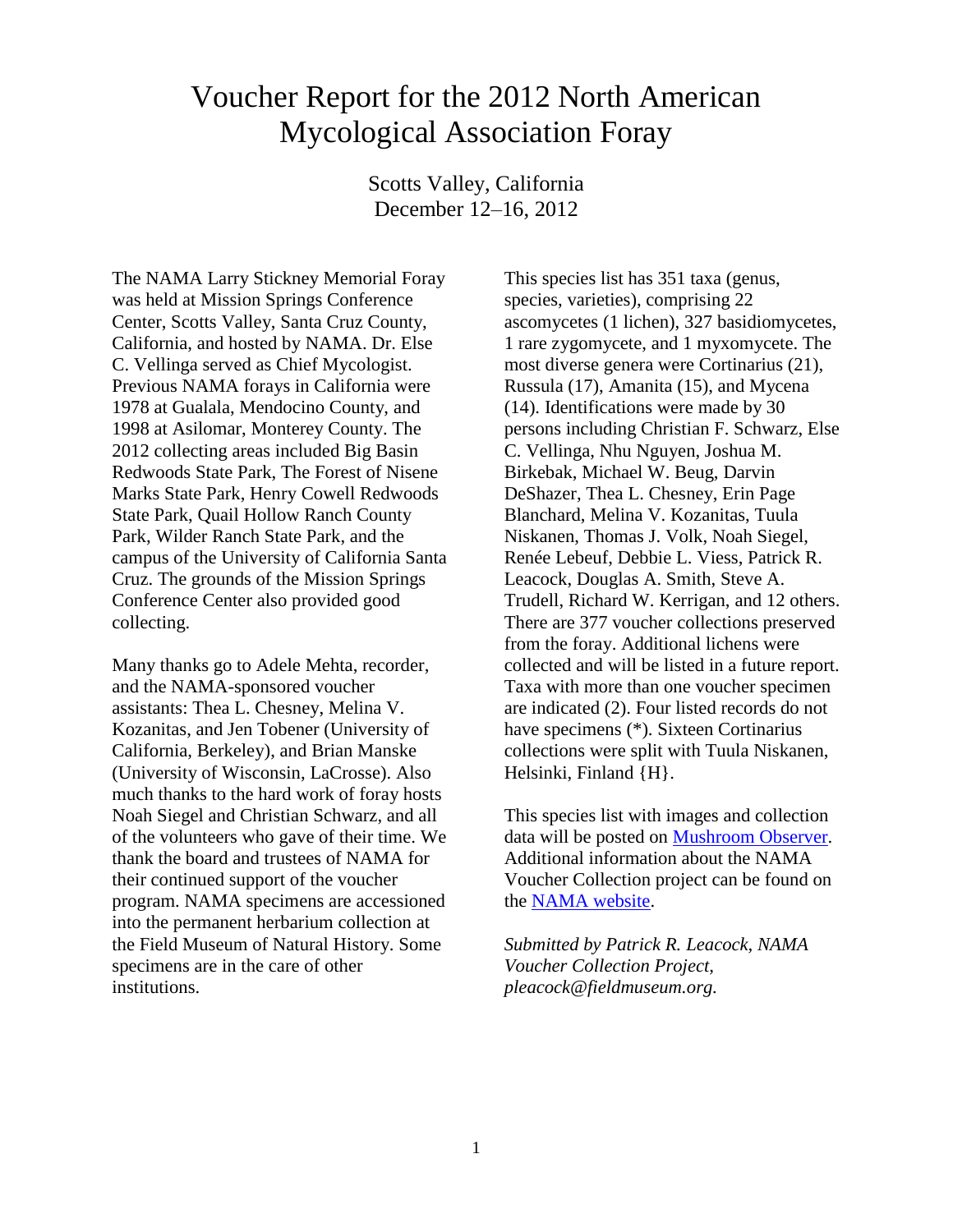Kingdom Fungi Ascomycota

Aleuria aurantia Annulohypoxylon thouarsianum Biscogniauxia sp. Bisporella citrina Bisporella cf. sulfurina Bulgaria inquinans Cheilymenia fimicola Chromelosporium sp. Helvella dryophila Hypomyces sp. [on Lactarius deliciosus group] Hypomyces cervinigenus Hypomyces chrysospermus (2) Otidea smithii Peziza bovina [on cow dung] (\*) Peziza repanda Peziza violacea Sarcosoma mexicana Scutellinia scutellata Sowerbyella rhenana Stictis radiata [Lichen] Trichoderma sp. Xylaria hypoxylon (2)

## Basidiomycota

Agaricus buckmacodooi Kerrigan nom. prov. [section Xanthodermatei] Agaricus californicus Agaricus hondensis Agaricus cf. silvicola Agaricus subrutilescens Agaricus vinaceovirens Agrocybe sp. Alboleptonia sericella [Entoloma sericellum] Amanita sp. Amanita baccata group Amanita calyptroderma [Amanita calyptrata] (2) Amanita constricta Amanita constricta (albino) Amanita franchetii Amanita gemmata group (2) Amanita magniverrucata Amanita muscaria Amanita muscaria subsp. flavivolvata Amanita pachycolea Amanita phalloides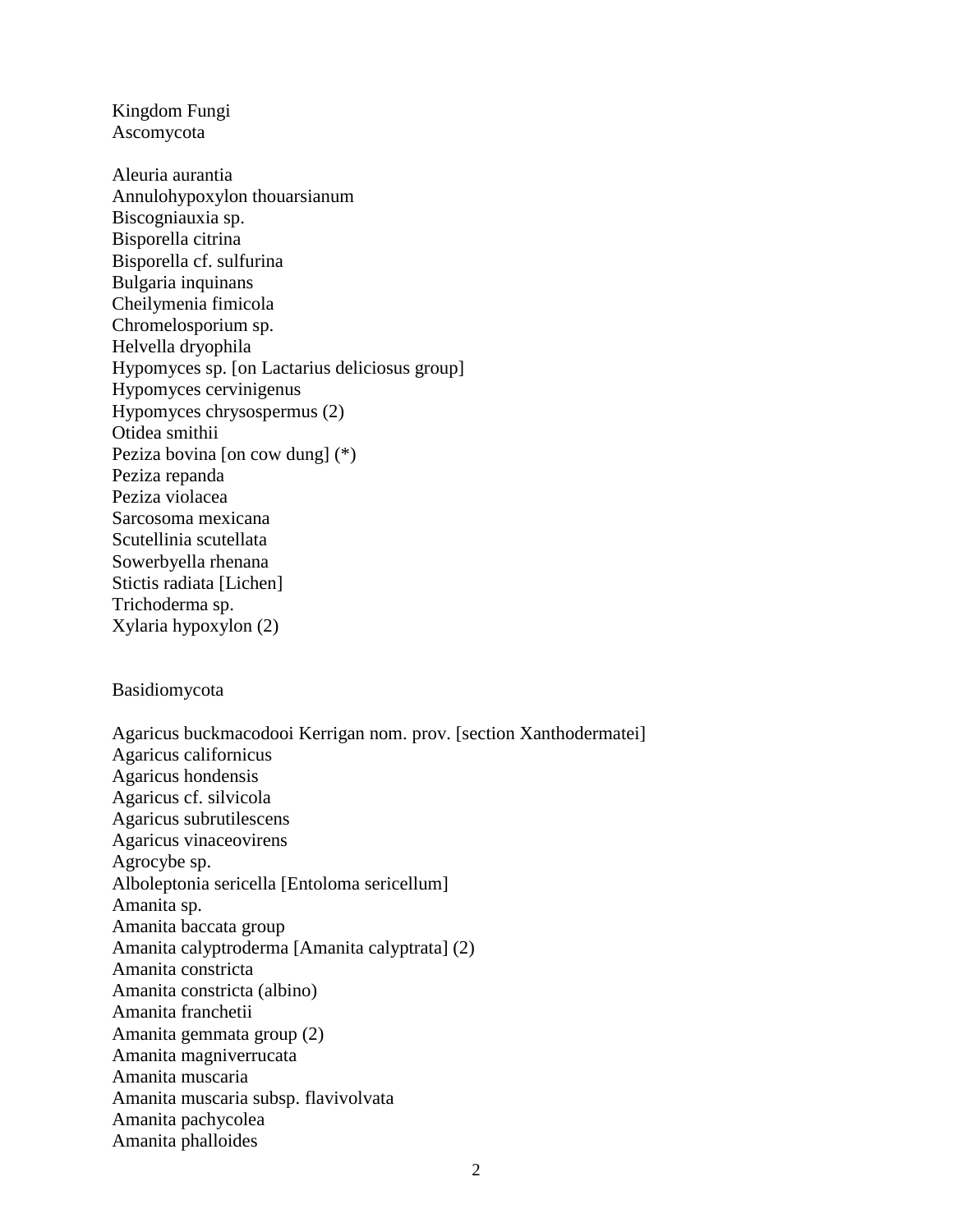Amanita porphyria Amanita smithiana Amanita vaginata group Amanita velosa Armillaria solidipes Astraeus hygrometricus (2) Aureoboletus flaviporus [Boletus] (2) Auriscalpium vulgare Baeospora myriadophylla Bjerkandera adusta Bolbitius reticulatus (2) Bolbitius titubans [B. vitellinus] (2) Boletus amygdalinus Boletus marekii [Xerocomellus] Byssomerulius corium [Meruliopsis] (2) Callistosporium luteo-olivaceum Calocera cornea Cantharellus californicus Caulorhiza umbonata Chalciporus piperatus Chlorophyllum brunneum [Lepiota brunnea] Chlorophyllum olivieri Chroogomphus pseudovinicolor Clavaria aff. fragilis Clavariadelphus occidentalis Clitocybe sp. Clitocybe deceptiva Clitocybe flaccida Clitocybe inversa Clitocybe nebularis Clitocybe nuda [Lepista] Clitocybe subconnexa Clitocybe tarda [Lepista tarda] Clitocybe trulliformis Clitopilus prunulus Collybia cirrhata Collybia cookei Coniophora olivacea Coprinellus disseminatus Coprinellus micaceus Coprinopsis sp. (\*) Coprinopsis atramentaria Coprinopsis lagopus group Coprinopsis lagopus Coprinopsis nivea Coprinus comatus Cortinarius section anomali {H} Cortinarius cf. section Caerulescentes group {H} Cortinarius cf. section Fulvi {H} Cortinarius section Fulvi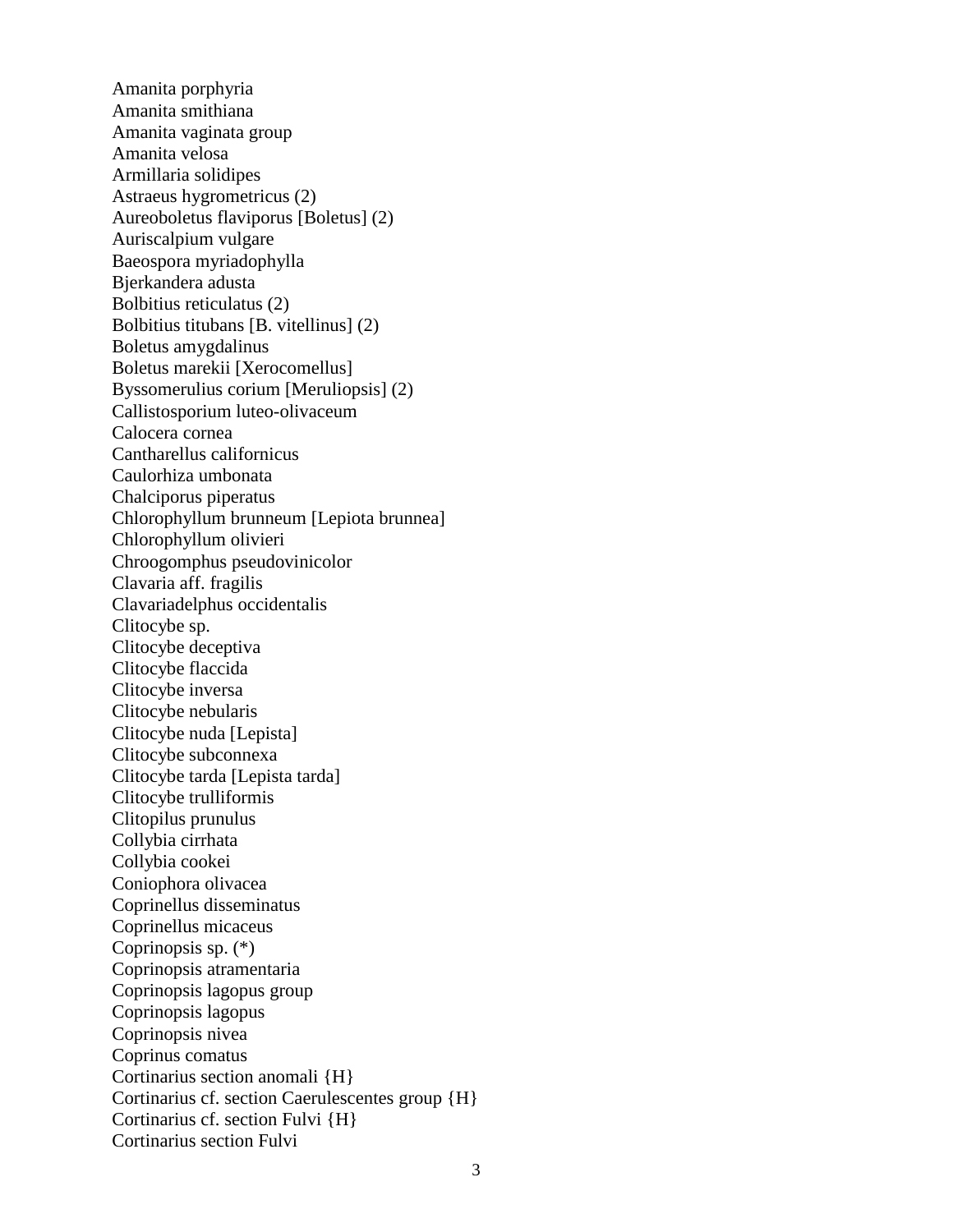Cortinarius subgenus Phlegmacium {H} Cortinarius alboviolaceus {H} Cortinarius angelesianus Cortinarius aff. appennini [C. glaucopus group] {H} Cortinarius californicus Cortinarius collinitus Cortinarius aff. comptulus {H} Cortinarius croceus group [Dermocybe] {H} Cortinarius infractus group {H} Cortinarius cf. infractus var. obscurocyaneus [C. infractus sensu Bojantchev] {H} Cortinarius cf. mcdavisi nom. prov. {H} Cortinarius mucosus Cortinarius ponderosus Cortinarius regalis (\*) {H} Cortinarius cf. regalis {H} Cortinarius rubicundulus Cortinarius solis-occasus {H} Cortinarius trivialis {H} Cortinarius viridirubescens {H} Craterellus cornucopioides Crepidotus calolepis Crepidotus mollis group Cryptoporus volvatus Cuphophyllus russocoriaceus [Hygrocybe russocoriacea] Cystoderma fallax [C. carcharias var. fallax] (2) Dacrymyces palmatus Deconica inquilina [Psilocybe] Dendrocollybia racemosa (2) Entoloma sp. [Nolanea] Entoloma bloxamiim (2) Entoloma formosum [Leptonia formosa] Exidia nigricans [formerly part of E. glandulosa] Fistulina hepatica Flammulaster muricatus Flammulina velutipes group Fomitopsis cajanderi Fomitopsis pinicola Fuscoporia ferruginosa [Phellinus ferruginosus] Fuscoporia gilva [Phellinus gilvus] Galerina badipes Galerina clavata Galerina marginata Ganoderma australe [G. annulare] Ganoderma oregonense Geastrum saccatum Gliophorus psittacinus [Hygrocybe psittacina] Gomphidius oregonensis Gomphidius subroseus Gymnopilus luteofolius Gymnopilus sapineus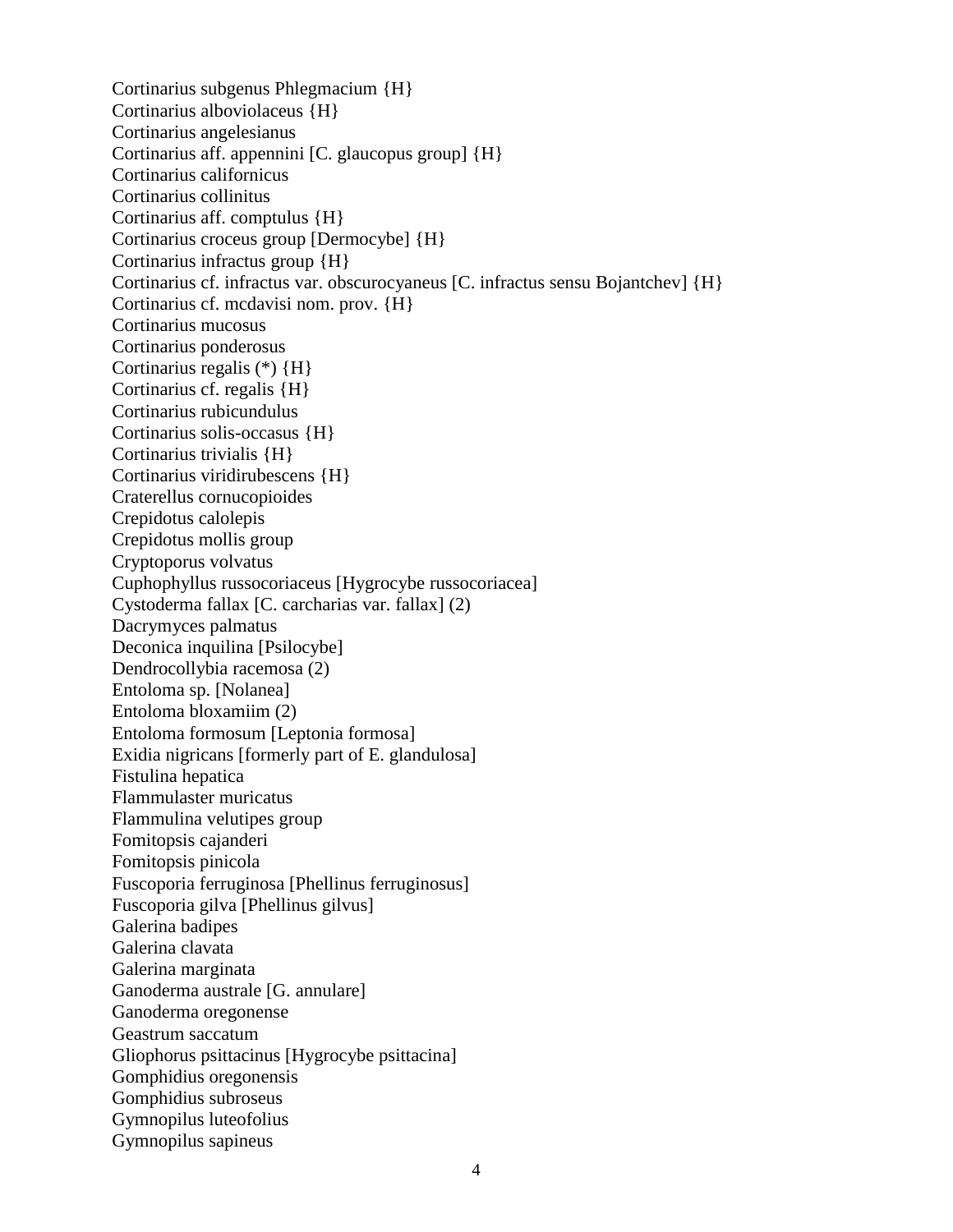Gymnopilus spectabilis Gymnopus brassicolens Gymnopus dryophilus Gymnopus quercophilus [Marasmius] Gymnopus villosipes Hebeloma crustuliniforme Hebeloma mesophaeum Hebeloma aff. sinapizans Hebeloma theobrominum group Hemimycena tortuosa Hericium coralloides Hericium erinaceus Hjortstamia crassa [Porostereum crassum] Hohenbuehelia petaloides Hydnellum aurantiacum Hydnellum peckii Hydnellum regium Hygrocybe sp. [Cuphophyllus; Camarophyllus] Hygrocybe acutoconica Hygrocybe fenestrae nom. prov. Hygrocybe miniata Hygrocybe singeri Hygrocybe virescens Hygrophoropsis aurantiaca Hygrophoropsis rufa Hygrophorus agathosmus Hygrophorus cf. eburneus Hygrophorus gliocyclus Hygrophorus hypothejus group [western sp.] (2) Hygrophorus russula (\*) Hygrophorus sordidus Hypholoma capnoides (2) Hypholoma fasciculare Inocephalus cystomarginatus Inocybe cf. albodisca Inocybe albodisca Inocybe cf. cinnamomea Inocybe fraudens Inocybe grammata Inocybe lilacina [I. geophylla var. lilacina] (2) Inocybe muricellata Inocybe pudica Inocybe pusio group Inocybe sororia group Jahnoporus hirtus Laccaria amethysteo-occidentalis Laccaria bicolor Laccaria laccata Lacrymaria lacrymabunda Lactarius alnicola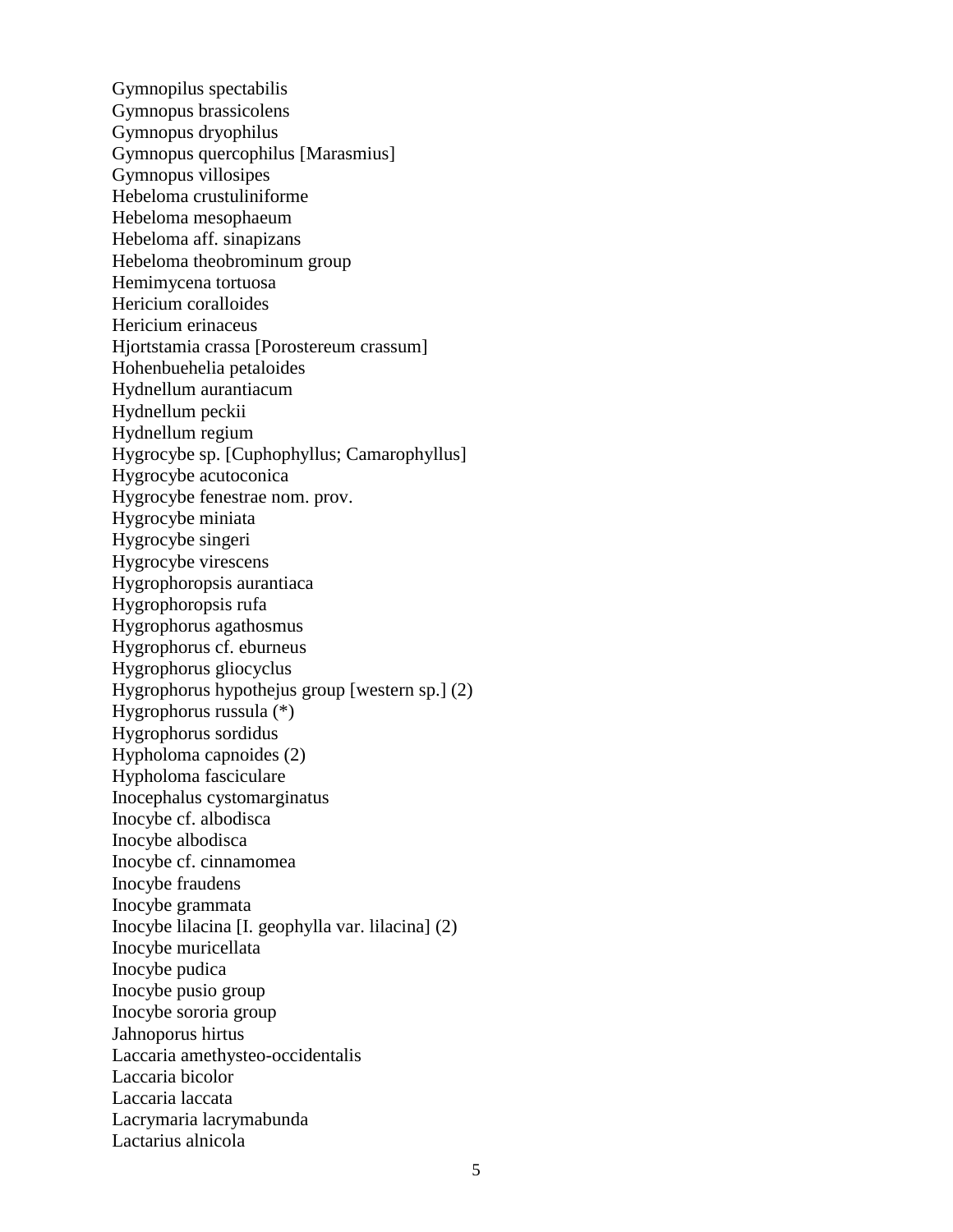Lactarius argillaceifolius var. megacarpus Lactarius californiensis Lactarius deliciosus group Lactarius aff. luculentus Lactarius pubescens var. betulae Lactarius rubidus [L. fragilis var. rubidus] Lactarius rubrilacteus Lactarius xanthogalactus Laetiporus gilbertsonii Leccinum manzanitae Lentaria byssiseda Lentinellus flabelliformis Lepiota atrodisca (2) Lepiota castanea group Lepiota castaneidisca (2) Lepiota cf. felina Lepiota fuliginescens Lepiota magnispora Lepiota neophana Lepiota rubrotinctoides Lepiota spheniscispora Lepiota cf. subincarnata Leptonia [Entoloma] Leptonia carnea Leptonia pseudocarnea nom. prov. Leratiomyces ceres (2) Leucoagaricus cupresseus Leucoagaricus leucothites Leucopaxillus albissimus Leucopaxillus cf. gentianeus Lycoperdon perlatum Lycoperdon umbrinum Lyophyllum decastes group Lyophyllum cf. loricatum Macrotyphula juncea Marasmiellus candidus Marasmius calhouniae Marasmius plicatulus Melanoleuca cf. subpulverulenta Mycena acicula Mycena alcalina group (2) Mycena aurantiomarginata Mycena capillaripes Mycena citrinomarginata Mycena epipterygia Mycena galericulata Mycena galopus Mycena haematopus Mycena maculata Mycena oregonensis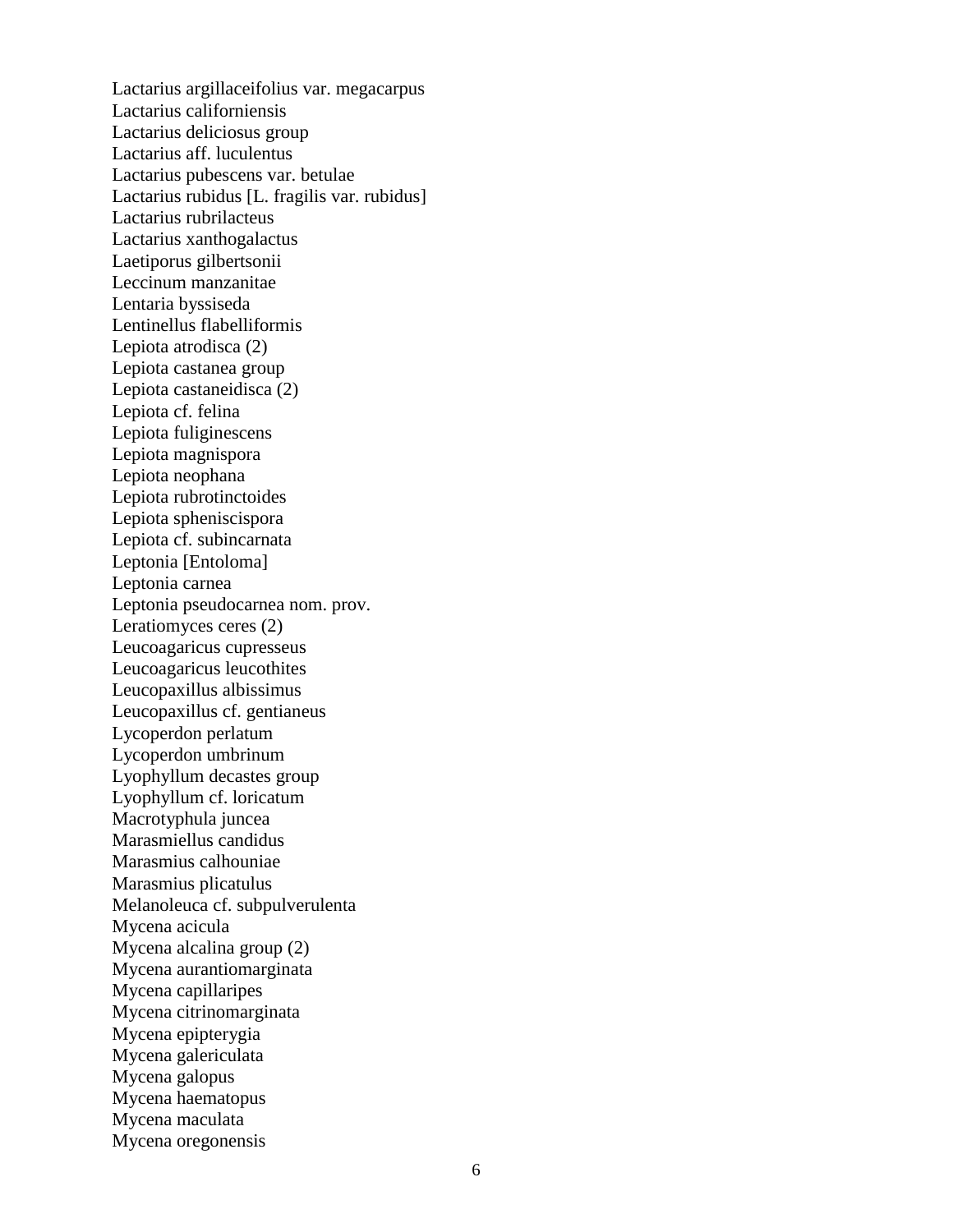Mycena pura group [Prunulus] (2) Mycena purpureofusca Mycena rorida Nidula niveotomentosa Oligoporus sp. Omphalotus olivascens Onnia tomentosa [Inonotus tomentosus] Panaeolus sp. Panaeolus sphinctrinus, campanulatus group Panus conchatus Paxillus involutus group [aff. P. obscurisporus] Phaeoclavulina abietina [Ramaria] Phaeoclavulina curta [Ramaria] Phaeolus schweinitzii Phlebia acerina Phlebia tremellosa Phloeomana speirea [Mycena] Pholiota highlandensis Pholiota terrestris Pholiota velaglutinosa Pholiotina filaris [Conocybe] Phylloporus cf. arenicola Phyllotopsis nidulans Pleurotus dryinus Pleurotus ostreatus Pluteus atromarginatus Pluteus cervinus group (\*) Pluteus romellii Porodaedalea pini [Phellinus] Postia caesia [Oligoporus caesius] Postia fragilis [Oligoporus fragilis] Postia leucomallella [Oligoporus leucomallellus] Psathyrella candolleana Psathyrella longipes Psathyrella longistriata Psathyrella marcescibilis var. virginea Psathyrella piluliformis Psathyrella uliginicola Pseudobaeospora deckeri Pseudoclitocybe cyathiformis Pseudohydnum gelatinosum Pseudomerulius curtisii Psilocybe cyanescens Ramaria apiculata Ramaria cf. botrytis Ramaria botrytis group Ramaria concolor f. concolor Ramaria formosa Ramaria violaceibrunnea Ramariopsis kunzei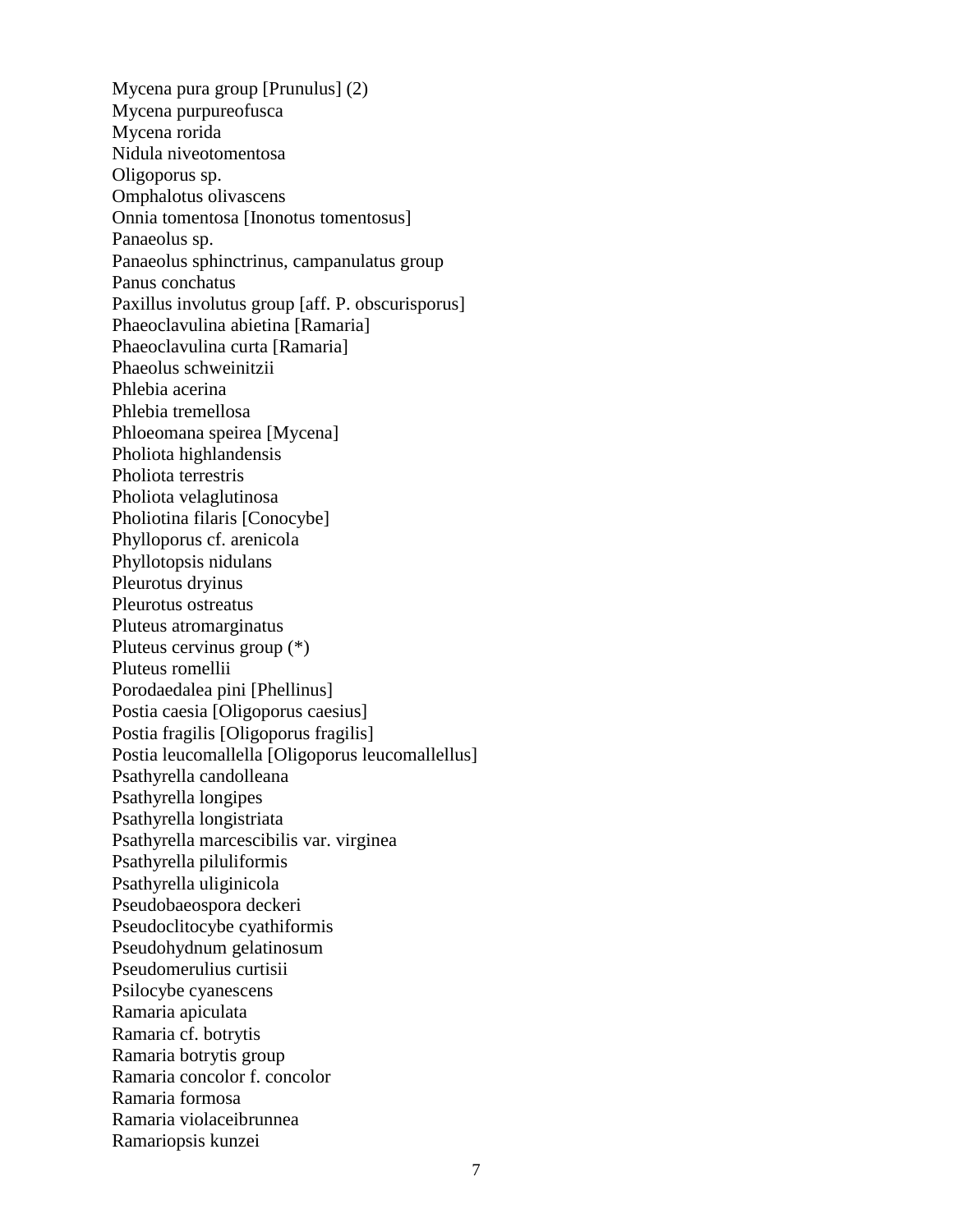Resupinatus applicatus Rhizopogon occidentalis Rhodocollybia badiialba Rhodocollybia butyracea Rhodocybe nitellina Russula albonigra Russula amoenolens Russula aff. basifurcata Russula brevipes Russula cascadensis Russula cerolens Russula cremoricolor Russula cyanoxantha Russula densifolia group Russula fragrantissima Russula olivacea group Russula pectinata Russula pelargonia Russula sanguinea Russula silvicola Russula variata Russula xerampelina Russula xerampelina group Sarcodon imbricatus group Simocybe centunculus Sparassis crispa [S. radicata] Sphaerobolus stellatus Stereum sp. Stereum ochraceoflavum Strobilurus trullisatus Stropharia ambigua Stropharia coronilla Stropharia dorsipora Stropharia semiglobata [Protostropharia] Suillus caerulescens Suillus fuscotomentosus Suillus lakei Suillus ponderosus Suillus pseudobrevipes Suillus pungens Trametes betulina [Lenzites] Trametes versicolor Tremella aurantia (2) Tremella foliacea Tricholoma cf. arvernense Tricholoma dryophilum Tricholoma equestre [T. flavovirens] Tricholoma fracticum Tricholoma magnivelare Tricholoma manzanitae